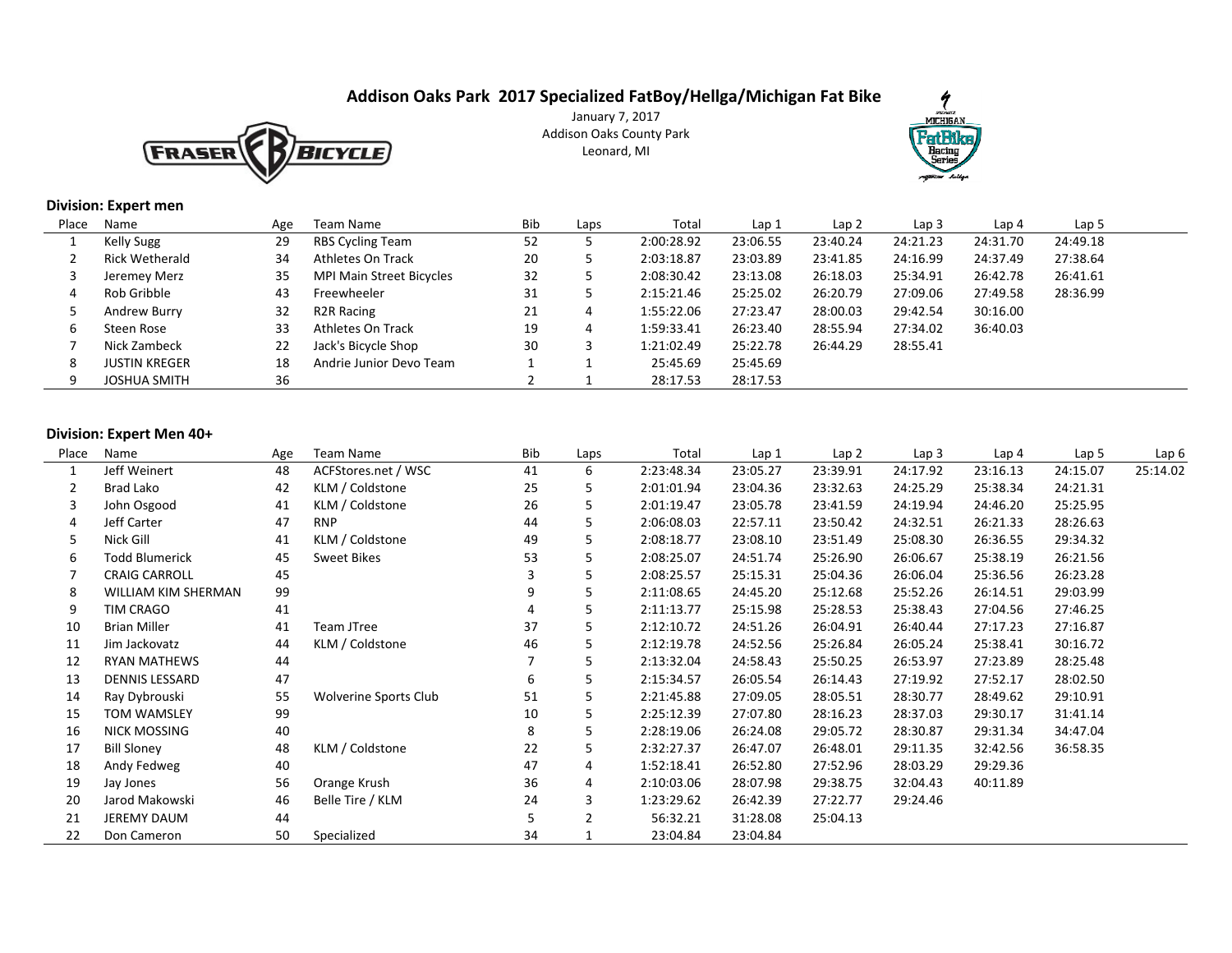# **Addison Oaks Park 2017 Specialized FatBoy/Hellga/Michigan Fat Bike**



January 7, 2017 Addison Oaks County ParkLeonard, MI



## **Division: Expert Women**

| Place | Name         | Age | Team Name         | Bıb              | $\mathsf{c}$ aps | Tota       | Lap      | Lap 2    | Lap 3    | Lap 4    |
|-------|--------------|-----|-------------------|------------------|------------------|------------|----------|----------|----------|----------|
|       | Lexxie Mapes | ᅩо  | Ray's Bike Shop   | າດ<br><u>. .</u> |                  | 1:55:23.10 | 27:36.77 | 28:34.77 | 28:49.75 | 30:21.79 |
|       | Amy Worthing |     | Racing Greyhounds |                  |                  | 2:15:40.42 | 31:47.34 | 33:07.77 | 34:40.97 | 36:04.32 |

#### **Division: Open Men**

| Place      | Name                         | Age | Team Name               | Bib | Laps | Total      | Lap 1    | Lap <sub>2</sub> | Lap <sub>3</sub> |  |  |
|------------|------------------------------|-----|-------------------------|-----|------|------------|----------|------------------|------------------|--|--|
|            | Paul Mapes                   | 46  | Ray's Bike Shop         | 28  | 3    | 1:17:33.89 | 24:56.42 | 25:41.37         | 26:56.09         |  |  |
|            | <b>JUDD ALLEN</b>            | 40  |                         | 11  | 3    | 1:20:04.37 | 24:59.76 | 26:41.98         | 28:22.62         |  |  |
|            | Jeff Julio                   | 40  | KDR & BTTH Racing       | 42  | 3    | 1:22:17.56 | 26:52.03 | 26:40.88         | 28:44.63         |  |  |
| 4          | <b>Brandon Munson</b>        | 35  | R <sub>2</sub> R Racing | 61  | 3    | 1:25:34.29 | 26:56.46 | 28:18.87         | 30:18.95         |  |  |
|            | Steffen Mueller              | 39  |                         | 33  | 3    | 1:27:30.44 | 26:51.22 | 29:14.93         | 31:24.28         |  |  |
| 6          | Michael Jones                | 41  | R <sub>2</sub> R Racing | 50  | 3    | 1:28:04.45 | 27:54.95 | 29:46.90         | 30:22.58         |  |  |
|            | <b>JESS BAILIE</b>           | 99  |                         | 12  | 3    | 1:32:45.55 | 28:12.60 | 30:46.00         | 33:46.94         |  |  |
| 8          | David Chamber                | 34  | Roll Models             | 56  |      | 53:26.41   | 25:48.43 | 27:37.97         |                  |  |  |
| 9          | <b>CHRISTOPHER REINHARDT</b> | 40  |                         | 16  | 2    | 1:01:15.81 | 30:26.72 | 30:49.09         |                  |  |  |
| 10         | Scott Treichel               | 40  | Answer Racing           | 39  |      | 1:02:19.33 | 28:03.04 | 34:16.29         |                  |  |  |
| 11         | <b>CHRIS BURNETT</b>         | 44  |                         | 14  |      | 1:02:30.59 | 30:17.04 | 32:13.54         |                  |  |  |
| 12         | <b>JEFF SOVA</b>             | 51  |                         | 17  | 2    | 1:09:41.49 | 33:13.36 | 36:28.13         |                  |  |  |
| 13         | Rich Szymanski               | 50  | KDR & BTTH Racing       | 43  |      | 1:10:37.49 | 33:33.73 | 37:03.75         |                  |  |  |
| 14         | <b>JOE BORRO</b>             | 39  |                         | 13  |      | 42:50.05   | 42:50.05 |                  |                  |  |  |
| <b>DNS</b> | <b>DENNIS FINOS</b>          |     |                         | 15  | 0    |            |          |                  |                  |  |  |

## **Division: Open Women**

| Place | Name               | Age           | Team Name | <b>Bib</b> | Laps | Tota.                     | $\sim$<br>Lap. | م دا<br>Lap |  |
|-------|--------------------|---------------|-----------|------------|------|---------------------------|----------------|-------------|--|
|       | <b>Ruth Koesis</b> | $\sim$<br>ZD. |           |            |      | 1:27:22.35                | 43:24.43       | 43:57.92    |  |
|       | Chantel Mossing    | 34            |           |            |      | 11.21.7<br>.1:24<br>4. LC | 41:24.16       |             |  |